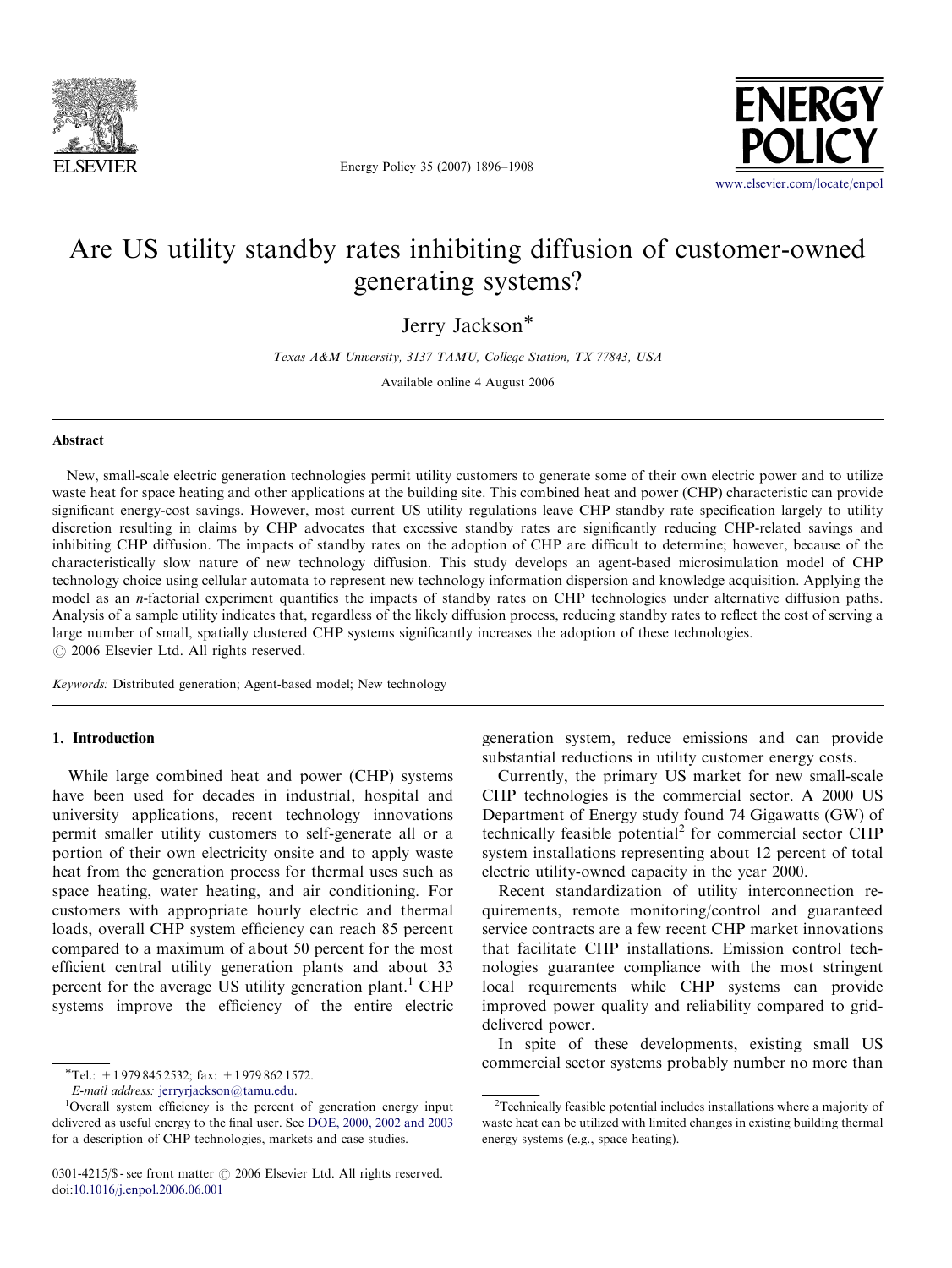several thousand ([Jackson, 2005](#page--1-0); [DOE, 2000\)](#page--1-0) and while that number is increasing [\(Prabhu, 2002;](#page--1-0) [NECHPI, 2005\)](#page--1-0), CHP systems appear to be making only modest inroads in the market ([NECHPI, 2005](#page--1-0)).

CHP proponents frequently identify high standby (or backup) rates, charged by the local utility when CHP systems are unexpectedly unavailable, as one of the primary reasons for the slow adoption of CHP systems ([Jimison et al., 2004](#page--1-0); [Casten, 2003\)](#page--1-0). A recent addition to the literature [\(Firestone and Marnay, 2005\)](#page--1-0) confirms the important impact of standby rates in six New York utility service areas.

While utilities are required to determine standby electric rates based on cost, this process is complicated and sometimes inconsistent with no agreed-upon methodology. For example, state regulatory agencies require revenue neutrality<sup>3</sup> in designing standby rates; however, crediting CHP customers for fixed cost savings associated with generation and distribution would automatically increase the allocation of additional fixed costs to non-standby customers. On the other hand, the Federal Energy Regulatory Commission (FERC), directs utilities to incorporate utility savings associated with intermittent demands in standby rate design. Consequently, utilities typically have considerable discretion in setting standby rates for incremental service required if the utility customer's CHP-generating system is not operating.<sup>4</sup> This rate-setting flexibility puts utilities in the position of regulating competition from their own customers.<sup>5</sup> Furthermore, revenue reductions resulting from cost-based standby rates have an exaggerated impact on profits for investor-owned utilities [\(Weston, 2000;](#page--1-0) [Moskovitz, 2000,](#page--1-0) [Regulatory Assistance Project, 2000](#page--1-0)) and create rate pressure for publicly owned utilities.<sup>6</sup>

An equally compelling argument, however, can be made that the slow adoption of CHP is characteristic of new technology diffusion and a long-recognized reluctance of firms to invest in energy-saving investments [\(Jaffe and](#page--1-0) [Stavins, 1994](#page--1-0); [Jaffe et al., 2001](#page--1-0); [DeCanio, 1998\)](#page--1-0).<sup>7</sup>

The extent to which CHP diffusion is limited by current regulatory practices as opposed to reflecting traditional new technology diffusion has important policy implications for the \$239 billion US electric industry. CHP systems can potentially offer a significant opportunity to improve energy efficiency and reduce emissions. Encouraging this resource through policy initiatives; however, requires understanding the nature of current impediments, if any, to the adoption of CHP technologies.

Unfortunately, lack of utility CHP data, nonstandard interconnection fees, revisions in standby rates over time, complicated nonlinear electric rate structures that differ by utility and many other data difficulties prevent statistical tests of these hypotheses.

The objective of this study is to develop an agent-based microsimulation model of new CHP technology diffusion that permits analysis of utility standby-rate setting practices on the adoption of these new technologies. The remainder of this paper is organized as follows: The next section provides a brief review of relevant literature. Section 3 describes the conceptual model and Section 4 presents an empirical model specification. Section 5 describes analysis results. The final section provides a summary.

#### 2. Relevant literature

Empirically assessing the impacts of standby rates on the diffusion of new CHP technologies requires a model structure that can represent (1) detailed CHP technology characteristics, (2) individual agent hourly electric and thermal energy use heterogeneity, (3) agent decision criteria heterogeneity, (4) detailed non-linear utility rate structures and (5) the endogenous spread of information among agents and agent knowledge accumulation.

The agent-based model developed in this study extends traditional economic microsimulation-modeling to accomplish these tasks by including bounded rational agent investment behavior and an agent-based process to represent agent interactions and the dissemination of new technology information. Relevant literature antecedents and modeling considerations are described in the remainder of this section.

#### 2.1. Microsimulation models

Microsimulation approaches have been applied to accommodate the first four modeling issues above in

<sup>&</sup>lt;sup>3</sup>Once rates are set, revenue neutrality requires any change in the rate for a single rate class to have no impact on revenue requirements of other rate classes. <sup>4</sup>

<sup>&</sup>lt;sup>4</sup>Standby rates differ by utility primarily in "demand" charges (charges for the maximum 15-min kW use in the month). Most utilities apply ''ratchet'' clauses that bill demand based on the maximum kW in the previous year. Standard non-CHP demand charges typically range from \$6 to \$9 per kW. Utilities who strive for revenue neutrality set standby rate demand charges as close to standard demand charges as possible so that even one unplanned 15-min system downtime in the year will recover lost revenue. One utility, in recent years, set standby rates at more than double the standard rate, which could have conceivably increased revenue from CHP customers ([LIPA, 2001\)](#page--1-0). More recent standby rate setting practices appear to set standby demand rates at approximately 50 percent of full demand charges using a combination of capacity and use charges (e.g, [LIPA, 2004](#page--1-0)).

Each utility is regulated by one or more agencies in its own state. Consequently, this description includes some generalization. The local distribution utility designs and applies standby rates and remains regulated in all US states.

<sup>&</sup>lt;sup>6</sup>Adoption of CHP technologies also reduces the utility's generation, transmission and distribution assets relative to a world without CHP. In addition to the Averech-Johnson effect, which explains over-investment in capital by regulated firms, a larger asset base reduces the relative impacts of random negative influences on revenue such as weather and economic fluctuations.

 $7$ [Lee \(2003\)](#page--1-0) and others argue that customer-sited generation yields limited value relative to attributes of grid-provided power and is likely to serve only niche applications. As indicated in a later section, the analytical approach developed in this study accommodates CHP attribute values as positive and negative costs relative to grid power.